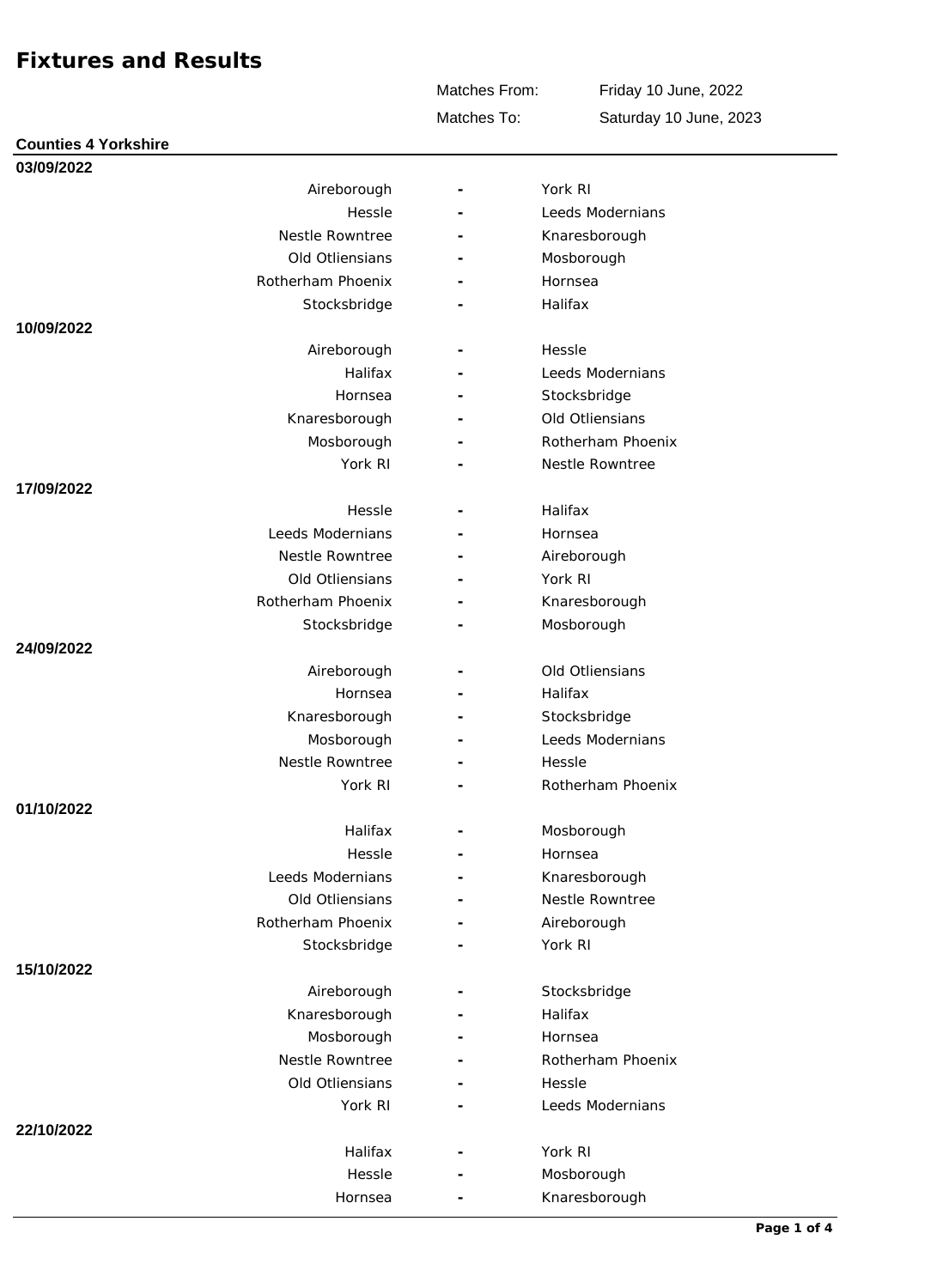|                   | Matches From:  | Friday 10 June, 2022   |
|-------------------|----------------|------------------------|
|                   | Matches To:    | Saturday 10 June, 2023 |
| Leeds Modernians  |                | Aireborough            |
| Rotherham Phoenix |                | Old Otliensians        |
| Stocksbridge      |                | Nestle Rowntree        |
| 29/10/2022        |                |                        |
| Aireborough       |                | Halifax                |
| Knaresborough     |                | Mosborough             |
| Nestle Rowntree   |                | Leeds Modernians       |
| Old Otliensians   |                | Stocksbridge           |
| Rotherham Phoenix |                | Hessle                 |
| York RI           |                | Hornsea                |
| 05/11/2022        |                |                        |
| Halifax           | $\overline{a}$ | Nestle Rowntree        |
| Hessle            |                | Knaresborough          |
| Hornsea           |                | Aireborough            |
| Leeds Modernians  |                | Old Otliensians        |
| Mosborough        |                | York RI                |
| Stocksbridge      |                | Rotherham Phoenix      |
| 12/11/2022        |                |                        |
| Aireborough       |                | Mosborough             |
| Nestle Rowntree   |                | Hornsea                |
| Old Otliensians   |                | Halifax                |
| Rotherham Phoenix |                | Leeds Modernians       |
| Stocksbridge      |                | Hessle                 |
| York RI           |                | Knaresborough          |
| 26/11/2022        |                |                        |
| Halifax           |                | Rotherham Phoenix      |
| Hessle            |                | York RI                |
| Hornsea           |                | Old Otliensians        |
| Knaresborough     |                | Aireborough            |
| Leeds Modernians  |                | Stocksbridge           |
| Mosborough        |                | Nestle Rowntree        |
| 03/12/2022        |                |                        |
| Hessle            |                | Aireborough            |
| Leeds Modernians  |                | Halifax                |
| Nestle Rowntree   |                | York RI                |
| Old Otliensians   |                | Knaresborough          |
| Rotherham Phoenix |                | Mosborough             |
| Stocksbridge      |                | Hornsea                |
| 10/12/2022        |                |                        |
| Aireborough       |                | Nestle Rowntree        |
| Halifax           |                | Hessle                 |
| Hornsea           |                | Leeds Modernians       |
| Knaresborough     |                | Rotherham Phoenix      |
| Mosborough        |                | Stocksbridge           |
| York RI           |                | Old Otliensians        |
| 17/12/2022        |                |                        |
| Halifax           |                | Hornsea                |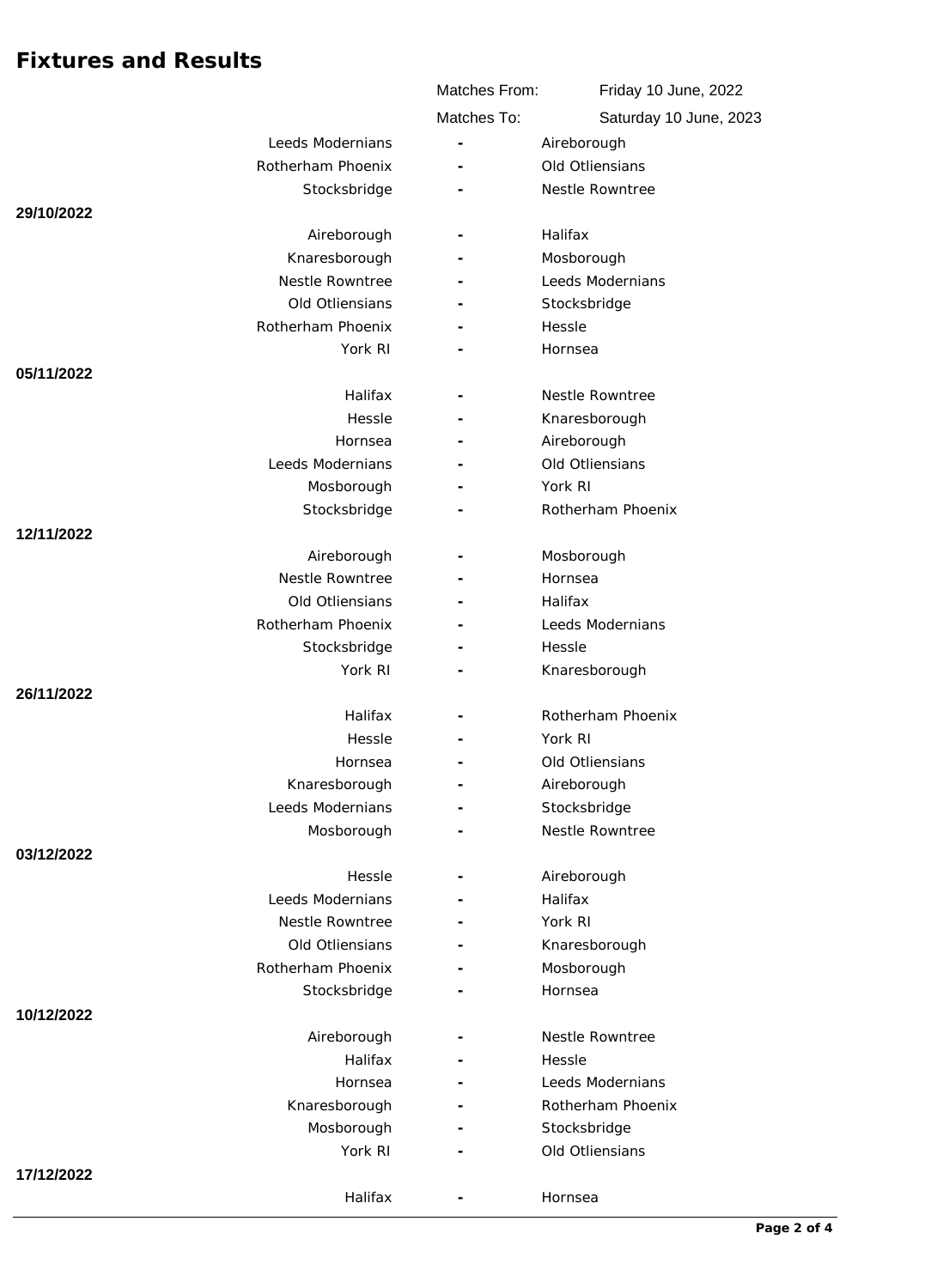|                               | Matches From: | Friday 10 June, 2022              |
|-------------------------------|---------------|-----------------------------------|
|                               | Matches To:   | Saturday 10 June, 2023            |
| Hessle                        |               | Nestle Rowntree                   |
| Leeds Modernians              |               | Mosborough                        |
| Old Otliensians               |               | Aireborough                       |
| Rotherham Phoenix             |               | York RI                           |
| Stocksbridge                  |               | Knaresborough                     |
| 07/01/2023                    |               |                                   |
| Aireborough                   |               | Rotherham Phoenix                 |
| Hornsea                       |               | Hessle                            |
| Knaresborough                 |               | Leeds Modernians                  |
| Mosborough                    |               | Halifax                           |
| Nestle Rowntree               |               | Old Otliensians                   |
| York RI                       |               | Stocksbridge                      |
| 14/01/2023                    |               |                                   |
| Halifax                       |               | Knaresborough                     |
| Hessle                        |               | Old Otliensians                   |
| Hornsea                       |               | Mosborough                        |
| Leeds Modernians              |               | York RI                           |
| Rotherham Phoenix             |               | Nestle Rowntree                   |
| Stocksbridge                  |               | Aireborough                       |
| 21/01/2023                    |               |                                   |
| Aireborough                   |               | Leeds Modernians                  |
| Knaresborough                 |               | Hornsea                           |
| Mosborough<br>Nestle Rowntree |               | Hessle                            |
| Old Otliensians               |               | Stocksbridge<br>Rotherham Phoenix |
| York RI                       |               | Halifax                           |
| 28/01/2023                    |               |                                   |
| Halifax                       |               | Aireborough                       |
| Hessle                        |               | Rotherham Phoenix                 |
| Hornsea                       |               | York RI                           |
| Leeds Modernians              |               | Nestle Rowntree                   |
| Mosborough                    |               | Knaresborough                     |
| Stocksbridge                  |               | Old Otliensians                   |
| 11/02/2023                    |               |                                   |
| Aireborough                   |               | Hornsea                           |
| Knaresborough                 |               | Hessle                            |
| Nestle Rowntree               |               | Halifax                           |
| Old Otliensians               |               | Leeds Modernians                  |
| Rotherham Phoenix             |               | Stocksbridge                      |
| York RI                       |               | Mosborough                        |
| 18/02/2023                    |               |                                   |
| Halifax                       |               | Old Otliensians                   |
| Hessle                        |               | Stocksbridge                      |
| Hornsea                       |               | Nestle Rowntree                   |
| Knaresborough                 |               | York RI                           |
| Leeds Modernians              |               | Rotherham Phoenix                 |
| Mosborough                    |               | Aireborough                       |